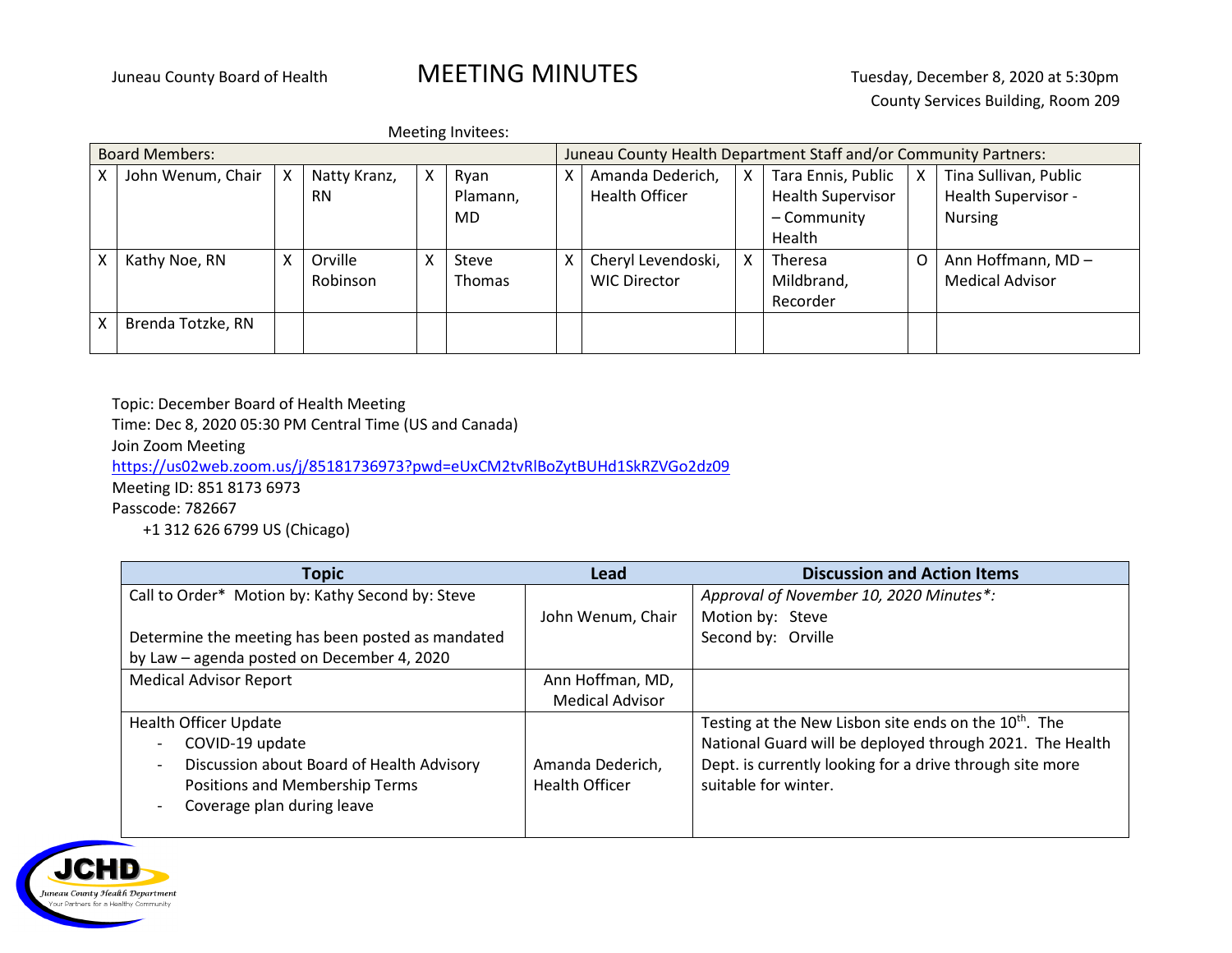## Juneau County Board of Health **MEETING MINUTES** Tuesday, December 8, 2020 at 5:30pm

|                                                                                                 |                                                               | Emergency Order containing the mask mandate is extended<br>through January 18 <sup>th</sup> .                                                                                                                                                                                                                                                                                                                                                                                                                                                                                                                  |
|-------------------------------------------------------------------------------------------------|---------------------------------------------------------------|----------------------------------------------------------------------------------------------------------------------------------------------------------------------------------------------------------------------------------------------------------------------------------------------------------------------------------------------------------------------------------------------------------------------------------------------------------------------------------------------------------------------------------------------------------------------------------------------------------------|
|                                                                                                 |                                                               | CDC released updated guidance reducing quarantine times.<br>The standard incubation period for the virus is still 14 days<br>when in close contact with a positive case. Options the CDC<br>will consider stopping quarantine:<br>10 days with no testing and no symptoms. Monitor<br>symptoms through day 14 after exposure.<br>7 days after receiving a negative test result on day 6 or 7.<br>Monitor symptoms for 14 days. Due to testing not being<br>widely available this may be problematic. PH will look at<br>each case on an individual basis to determine what type of<br>quarantine to recommend. |
|                                                                                                 |                                                               | No state or federal COVID funding has been approved for<br>2021. State legislature may not convene for the remainder<br>of this year. There is funding available for at least the first<br>quarter of 2021.                                                                                                                                                                                                                                                                                                                                                                                                    |
|                                                                                                 |                                                               | See attached slide for recommendations for board advisory<br>roles and term limits. Community member made a<br>suggestion on a Pharmaceutical role being a possibility.                                                                                                                                                                                                                                                                                                                                                                                                                                        |
|                                                                                                 |                                                               | Tina Sullivan will be the interim Health Officer while<br>Amanda is on leave. Final details are being worked out with<br>the supervisors and their roles during the leave. Amanda<br>will be out January and February and back part time in<br>March.                                                                                                                                                                                                                                                                                                                                                          |
| Public Health Program Update<br>Communicable Disease update<br>Vaccine Freezer and Storage Room | Tina Sullivan,<br><b>Public Health</b><br>Supervisor, Nursing | COVID vaccination site application is approved. Training will<br>begin on WIR and storage handling. Both Pfizer and<br>Moderna have vaccines available and are awaiting FDA<br>approval. The vaccine will be for adults only and distributed                                                                                                                                                                                                                                                                                                                                                                   |

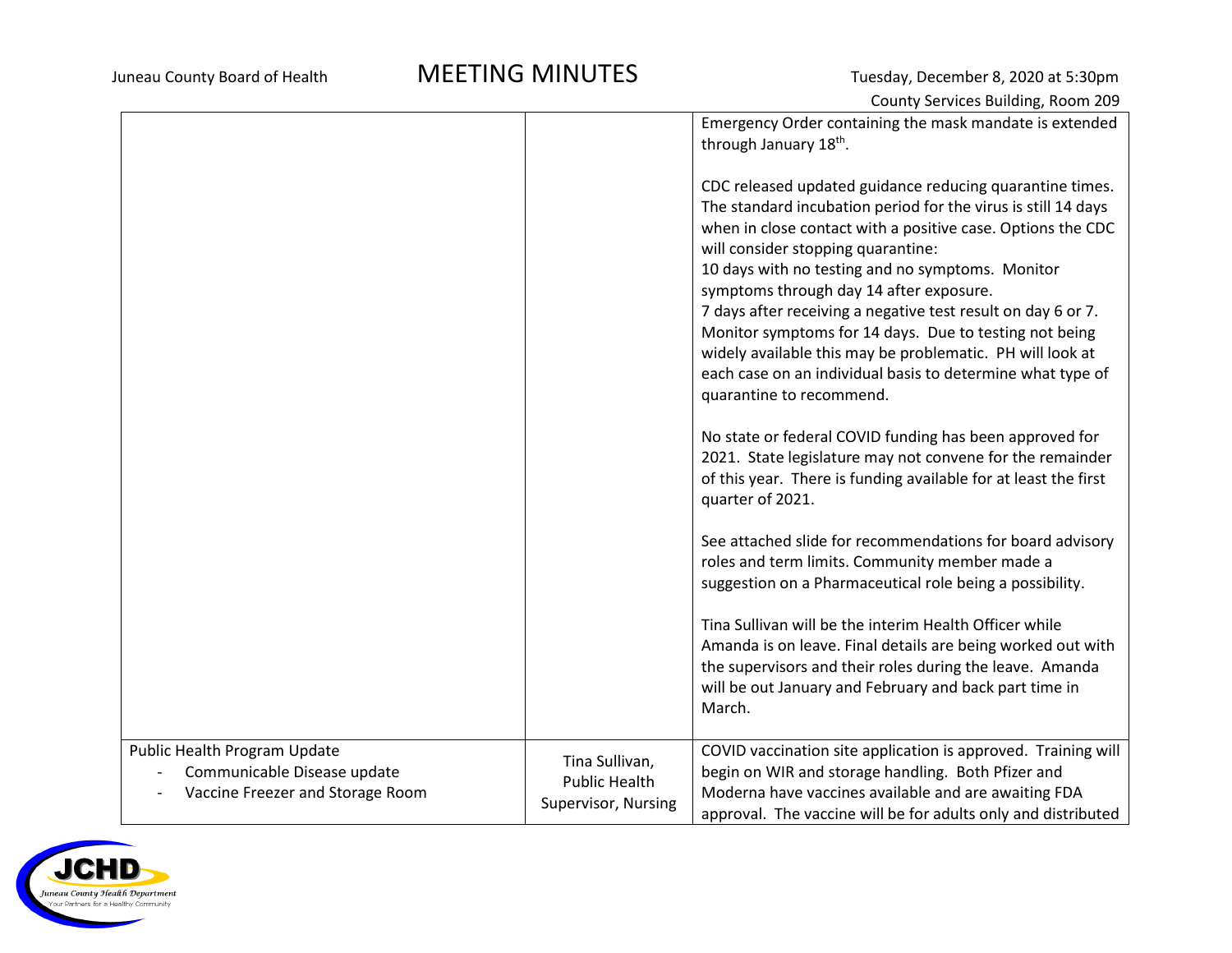|                                                                                                |                                                                               | in two phases. The first phase will go to front line<br>healthcare workers, long term care staff and residents, and<br>EMS. Phase two to essential workers and phase three to<br>people 65 and older and others with underlying health<br>conditions. Storage for the two vaccine differs in that the<br>Pfizer vaccine needs to be stored in ultra-low temps and the |
|------------------------------------------------------------------------------------------------|-------------------------------------------------------------------------------|-----------------------------------------------------------------------------------------------------------------------------------------------------------------------------------------------------------------------------------------------------------------------------------------------------------------------------------------------------------------------|
|                                                                                                |                                                                               | Moderna does not.                                                                                                                                                                                                                                                                                                                                                     |
|                                                                                                |                                                                               | The vaccine room is monitored daily and averages a temp of<br>80 degrees. 77 or below is the recommended temp. Current<br>freezer is not working properly. Needs to be defrosted<br>regularly to maintain temperature. Equipment failure could<br>result in a vaccine becoming unusable.                                                                              |
| <b>WIC Program Updates</b><br><b>Current Case Load</b><br>Public Health Tech new hire          | Cheryl Levendoski,<br><b>WIC Director</b>                                     | October caseload is 969 with a targeted caseload of 1010.<br>Charity Mesa will be joining the WIC team on January 11 <sup>th</sup><br>as the new Public Health Tech. There were 12 applicants<br>overall.                                                                                                                                                             |
| <b>Community Health Updates</b><br>Permission to apply for an Overdose Death<br>Review Grant * |                                                                               | The steering committee of community organizations met<br>and 20 participants attended focusing on how to heal the<br>community.                                                                                                                                                                                                                                       |
|                                                                                                | Tara Ennis,<br><b>Public Health</b><br>Supervisor,<br><b>Community Health</b> | Approval to apply for an Overdose Death Review Grant*:<br>Motion by: Steve<br>Second by: Orville                                                                                                                                                                                                                                                                      |
|                                                                                                |                                                                               | Two grants available: 6 month at \$18,000 and a 1 year<br>totaling \$35,000. The grant would fund treatment costs,<br>prevention programs, and overdose response efforts.                                                                                                                                                                                             |
| <b>Public Comments</b>                                                                         |                                                                               | Question regarding funding for COVID vaccine funding.<br>There is no clear answers for the funding at this time.<br>Why isn't the percentage of positive cases in Juneau County<br>included in JC's daily snapshot? JC took this piece out of the                                                                                                                     |